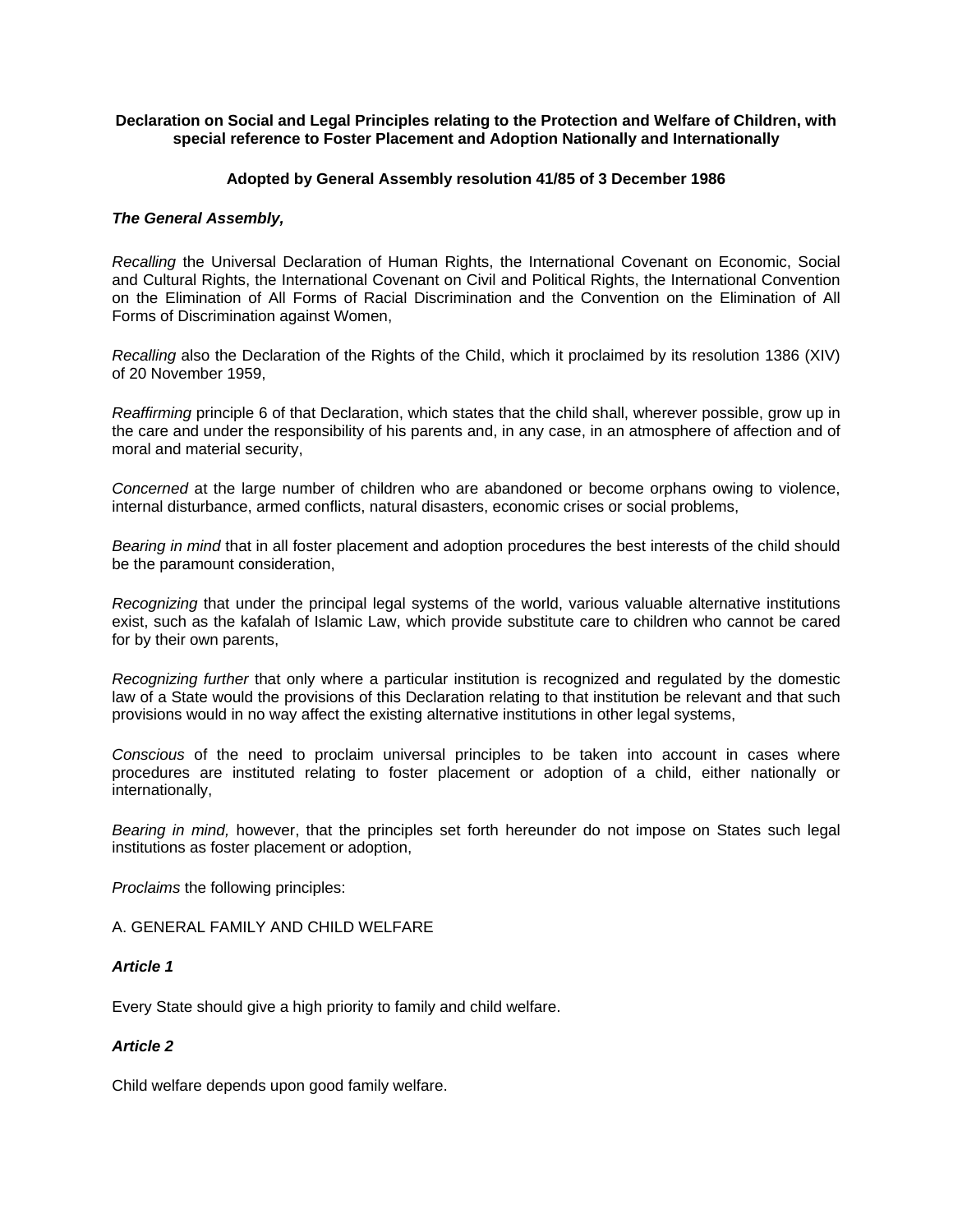# *Article 3*

The first priority for a child is to be cared for by his or her own parents.

# *Article 4*

When care by the child's own parents is unavailable or inappropriate, care by relatives of the child's parents, by another substitute--foster or adoptive-- family or, if necessary, by an appropriate institution should be considered.

## *Article 5*

In all matters relating to the placement of a child outside the care of the child's own parents, the best interests of the child, particularly his or her need for affection and right to security and continuing care, should be the paramount consideration.

## *Article 6*

Persons responsible for foster placement or adoption procedures should have professional or other appropriate training.

### *Article 7*

Governments should determine the adequacy of their national child welfare services and consider appropriate actions.

### *Article 8*

The child should at all times have a name, a nationality and a legal representative. The child should not, as a result of foster placement, adoption or any alternative rgime, be deprived or his or her name, nationality or legal representative unless the child thereby acquires a new name, nationality or legal representative.

### *Article 9*

The need of a foster or an adopted child to know about his or her background should be recognized by persons responsible for the child's care unless this is contrary to the child's best interests.

## B. FOSTER PLACEMENT

### *Article 10*

Foster placement of children should be regulated by law.

## *Article 11*

Foster family care, though temporary in nature, may continue, if necessary, until adulthood but should not preclude either prior return to the child's own parents or adoption.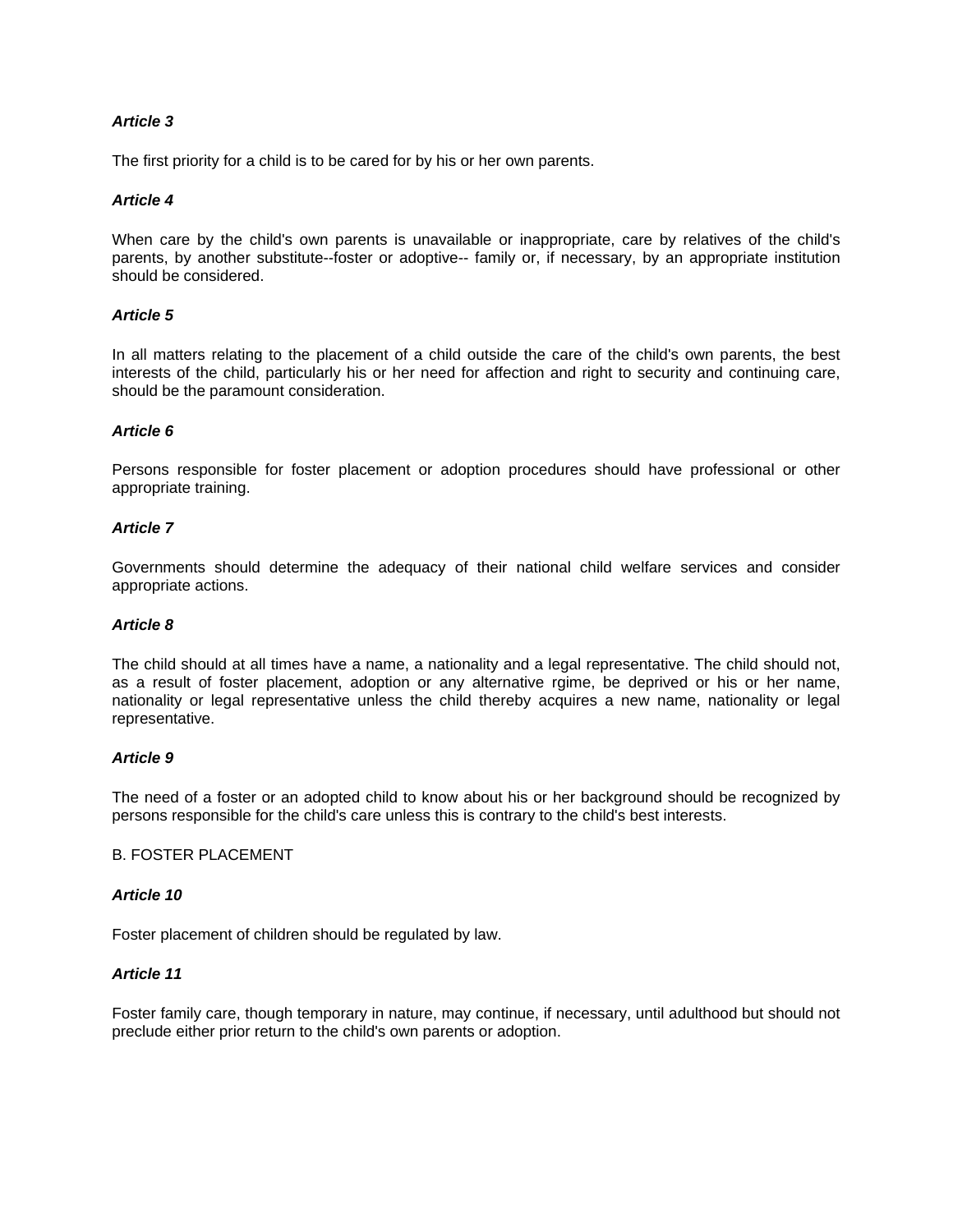## *Article 12*

In all matters of foster family care, the prospective foster parents and, as appropriate, the child and his or her own parents should be properly involved. A competent authority or agency should be responsible for supervision to ensure the welfare of the child.

### C. ADOPTION

### *Article 13*

The primary aim of adoption is to provide the child who cannot be cared for by his or her own parents with a permanent family.

### *Article 14*

In considering possible adoption placements, persons responsible for them should select the most appropriate environment for the child.

### *Article 15*

Sufficient time and adequate counselling should be given to the child's own parents, the prospective adoptive parents and, as appropriate, the child in order to reach a decision on the child's future as early as possible.

### *Article 16*

The relationship between the child to be adopted and the prospective adoptive parents should be observed by child welfare agencies or services prior to the adoption. Legislation should ensure that the child is recognized in law as a member of the adoptive family and enjoys all the rights pertinent thereto.

### *Article 17*

If a child cannot be placed in a foster or an adoptive family or cannot in any suitable manner be cared for in the country of origin, intercountry adoption may be considered as an alternative means of providing the child with a family.

### *Article 18*

Governments should establish policy, legislation and effective supervision for the protection of children involved in intercountry adoption. Intercountry adoption should, wherever possible, only be undertaken when such measures have been established in the States concerned.

#### *Article 19*

Policies should be established and laws enacted, where necessary, for the prohibition of abduction and of any other act for illicit placement of children.

### *Article 20*

In intercountry adoption, placements should, as a rule, be made through competent authorities or agencies with application of safeguards and standards equivalent to those existing in respect of national adoption. In no case should the placement result in improper financial gain for those involved in it.